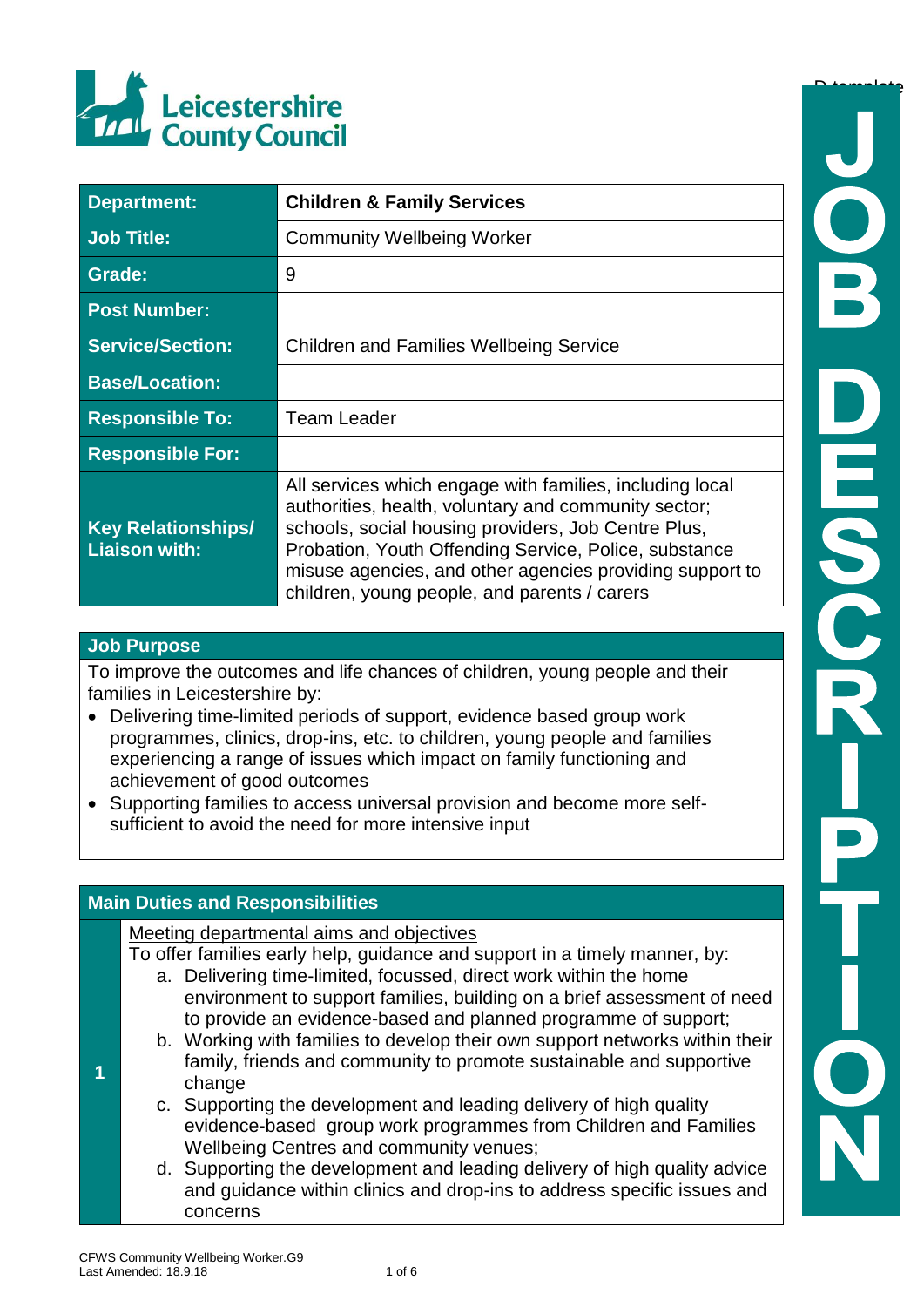|                         | e. Providing information to families about other services which may be<br>available for self-referral / open access<br>Providing telephone support and guidance to parents and carers<br>f.<br>g. As required, to undertake initial home visits for families where needs<br>are not clear or require clarification                                                                                                                                       |
|-------------------------|----------------------------------------------------------------------------------------------------------------------------------------------------------------------------------------------------------------------------------------------------------------------------------------------------------------------------------------------------------------------------------------------------------------------------------------------------------|
|                         | To support families to identify opportunities in their local communities which<br>may support more positive family functioning, such as leisure and recreation<br>activities, volunteering opportunities, adult learning. Ensure families are<br>aware of and making appropriate use of universal services.                                                                                                                                              |
|                         | To provide early identification of and intervention for emerging parenting<br>problems, child health issues, or development concerns before these<br>concerns can escalate                                                                                                                                                                                                                                                                               |
| $\overline{2}$          | <b>Working in Partnership</b><br>To liaise closely with professionals working in the area to offer a seamless<br>service for children, young people and their families at risk of poor outcomes -<br>delivering groups, programmes and clinics in partnership, ensuring those<br>families who are in need of additional help are able to access the locality offer<br>To work effectively with Early Help partners & Social Care to prevent              |
|                         | escalation of need, or to support those who have had previous involvement                                                                                                                                                                                                                                                                                                                                                                                |
| $\overline{\mathbf{3}}$ | <b>Quality Assurance</b><br>To maintain high quality recording, within specified timescales, and maintain<br>all paperwork relating to families so that records are up-to-date and concise<br>To use agreed outcome measures with families at the start of, during, and on<br>exit from involvement, contributing to evaluation of service delivery both<br>through completion of agreed monitoring tools and contribution to case<br>studies, etc.      |
|                         | To undertake all relevant training and opportunities for professional<br>development, including attendance at practice development sessions as well<br>as formal training                                                                                                                                                                                                                                                                                |
| 4                       | Safeguard and promote the welfare of children, young people and families in<br>Leicestershire<br>To contribute to the protection of children and young people from abuse by<br>supporting access to early interventions, treatment and crisis support services<br>to address issues identified as presenting a risk to the a child or young<br>person's welfare, in accordance with Local and National Safeguarding<br>Policies, Procedures and Practice |
| $5\phantom{.0}$         | <b>Health and Safety</b><br>To ensure a safe working environment in accordance with Health and Safety<br>Regulations                                                                                                                                                                                                                                                                                                                                     |
| $6\phantom{1}6$         | <b>Equality and Diversity</b><br>To ensure services are delivered in accordance with the Council's approach to<br>diversity                                                                                                                                                                                                                                                                                                                              |
| $\overline{7}$          | <b>Information Security</b><br>To be responsible for protecting and managing information securely, and<br>reporting breaches or suspected information security breaches, in line with<br>Council policies.                                                                                                                                                                                                                                               |
|                         | Role specific $-0.5$                                                                                                                                                                                                                                                                                                                                                                                                                                     |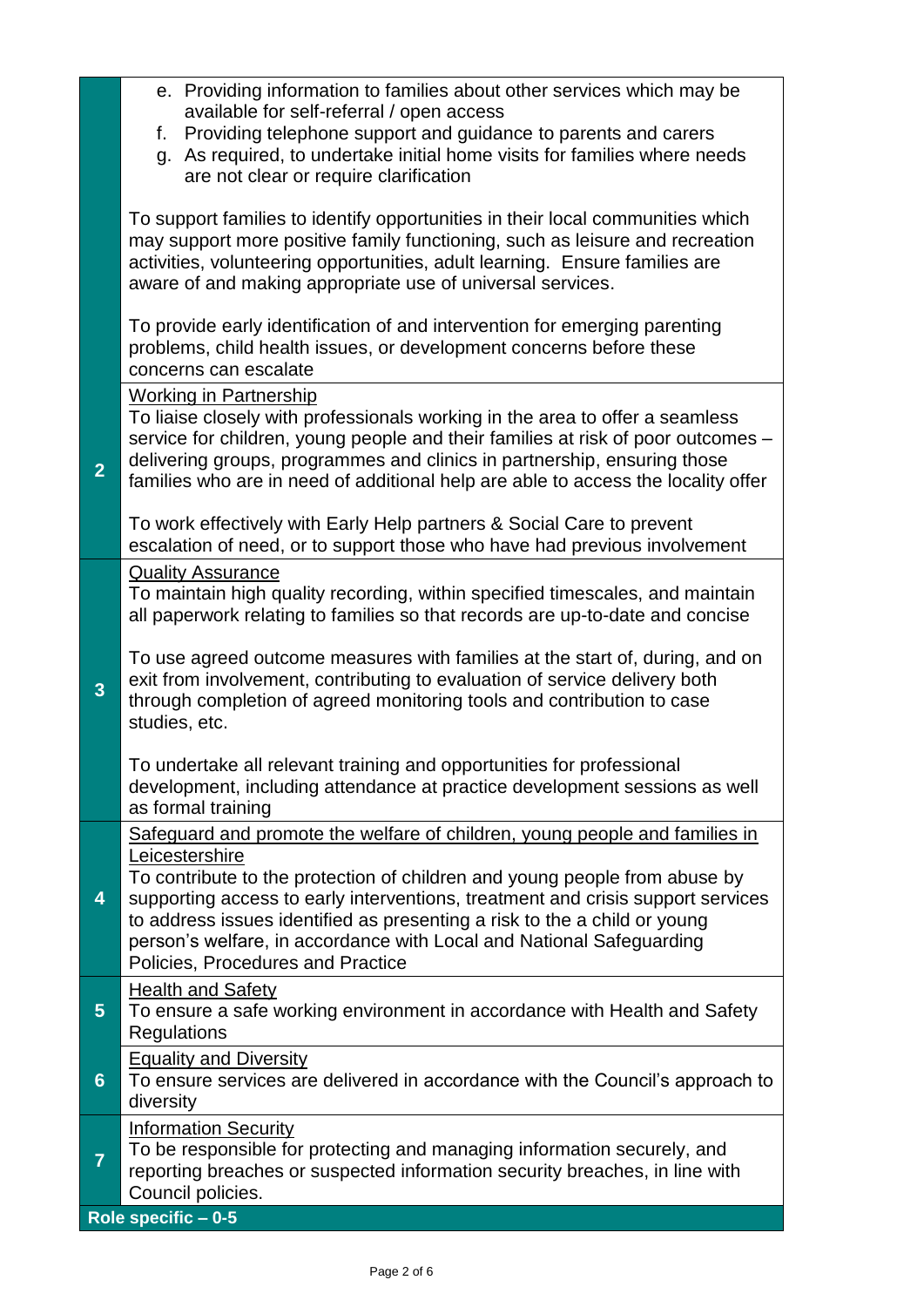Work with expectant and new mothers and fathers who are identified as having some vulnerabilities, to prepare for the birth of their child and understand the parenting role

Work with parents of children under the age of 2 to understand baby brain development and the impact that negative lifestyle factors can have on their baby's development

## **Role specific – Children's Play-worker (5-11s)**

Deliver direct work within the home, school or community to support children who have had difficult or negative experiences, need to build trust in others, and reestablish or build a healthy parent-child relationship.

Engage with children using play and theraplay-informed approaches, helping them to express thoughts and feelings, understand their life story, and with parents, find ways of managing difficult or disruptive behaviours.

Work with parents and carers to understand the importance of child-directed play and how to best support their child, making use of guided approaches

## **Special Factors**

- The nature of the work will involve the post holder carrying out work outside of normal working hours
- This post is eligible for a DBS check under the Rehabilitation of Offenders Act 1974 (Exceptions) Order 1975 (i.e. it involves certain activities in relation to children and/or adults) and is defined as regulated activity under Part 1 of the Safeguarding Vulnerable Groups Act 2006. Therefore a **DBS enhanced check for a regulated activity (includes a barred list check) is an essential requirement.**

This job description sets out the duties and responsibilities of the job at the time when it was drawn up. Such duties and responsibilities may vary from time to time without changing the general character of the duties or the level of responsibility entailed. Such variations are a common occurrence and cannot in themselves justify a reconsideration of the grading of the job.

Leicestershire County Council is seeking to promote the employment of disabled people and will make any adjustments considered reasonable to the above duties under the terms of the Equality Act 2010 to accommodate a suitable disabled candidate.

**Date Prepared/Revised: 18/09/2018**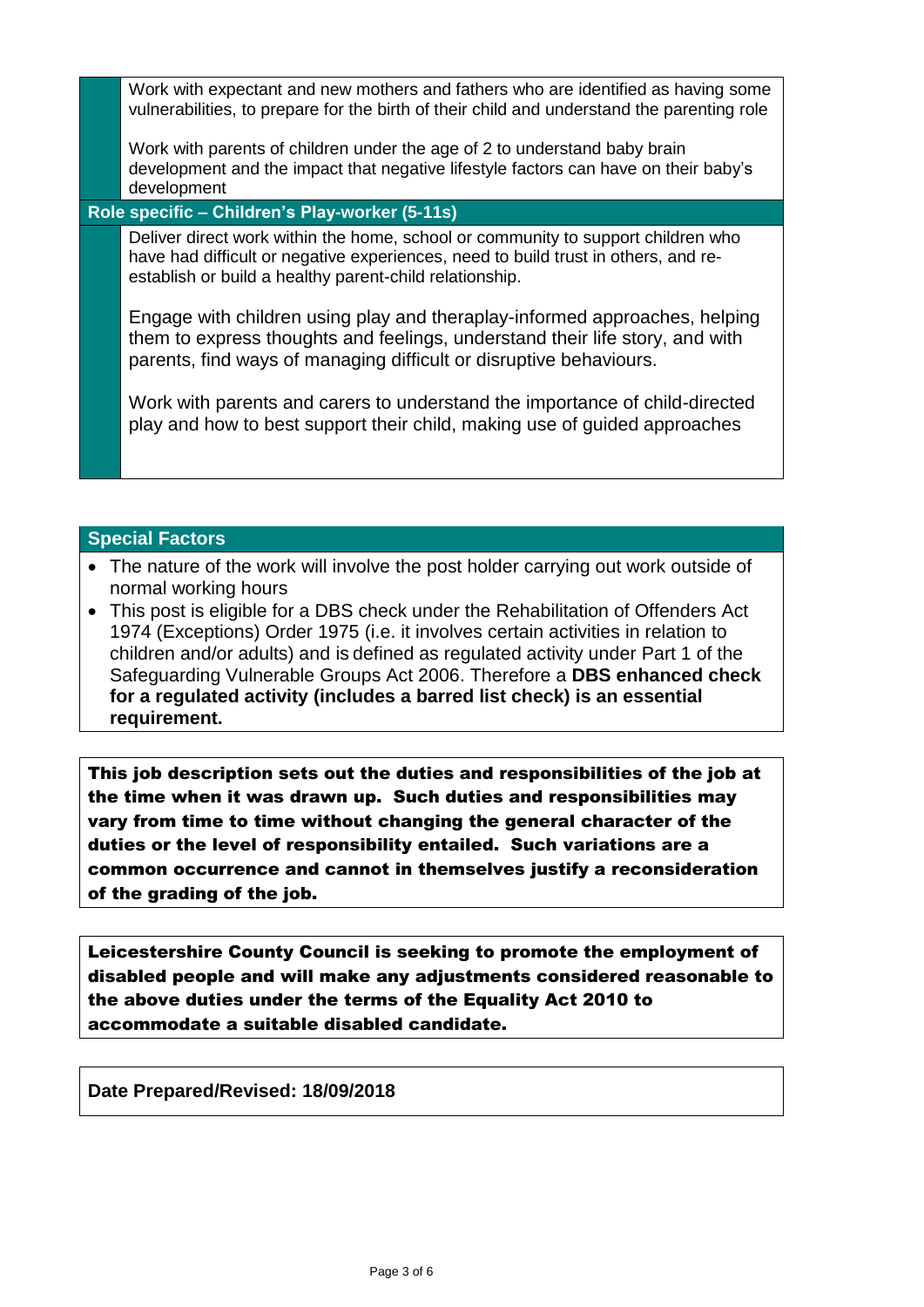

| Department:             | <b>Children and Family Services</b>            |
|-------------------------|------------------------------------------------|
| <b>Job Title:</b>       | <b>Community Wellbeing Worker</b>              |
| Grade:                  | 9                                              |
| <b>Post Number:</b>     |                                                |
| <b>Service/Section:</b> | <b>Children and Families Wellbeing Service</b> |

|                                                                                                                                                                                                                                                                                           | <b>Essential</b> | <b>Desirable</b> | <b>How</b><br>assessed |
|-------------------------------------------------------------------------------------------------------------------------------------------------------------------------------------------------------------------------------------------------------------------------------------------|------------------|------------------|------------------------|
| <b>Qualifications</b><br>Level 3 qualification in a relevant subject, e.g.<br>social care, health or childcare, OR<br>substantial experience in providing direct<br>support to families that clearly demonstrates<br>the experience, skills, competencies and<br>knowledge outlined below |                  |                  | App/Doc/<br>Ref/Int    |
| Role specific - Children's Play-worker (5-<br>11s) - Level 1 or Level 2 Theraplay training,<br>or willingness to undertake such training                                                                                                                                                  | ✓                |                  | App/Doc/<br>Ref/Int    |
| <b>Experience</b>                                                                                                                                                                                                                                                                         |                  |                  |                        |
| Experience of working with families<br>experiencing difficulties in parenting or<br>behaviour management.                                                                                                                                                                                 | ✓                |                  | App/Int                |
| Experience of working with children, young<br>people, and/or families                                                                                                                                                                                                                     | ✓                |                  | App/Int                |
| Experience of identifying and delivering<br>appropriate evidence-based interventions,<br>groups and clinics                                                                                                                                                                               | ✓                |                  | App/Int                |
| Experience of using electronic computer<br>systems for case recording                                                                                                                                                                                                                     | ✓                |                  | App/Int                |
| Experience of working in a multi-agency<br>environment                                                                                                                                                                                                                                    |                  |                  | App/Int                |
| Experience of working with voluntary and<br>community sector organisations                                                                                                                                                                                                                |                  |                  | App/Int                |
| Experience of carrying out assessments,<br>support planning, formulating action plans<br>and reporting outcomes                                                                                                                                                                           |                  |                  | App/Int                |
| Knowledge                                                                                                                                                                                                                                                                                 |                  |                  |                        |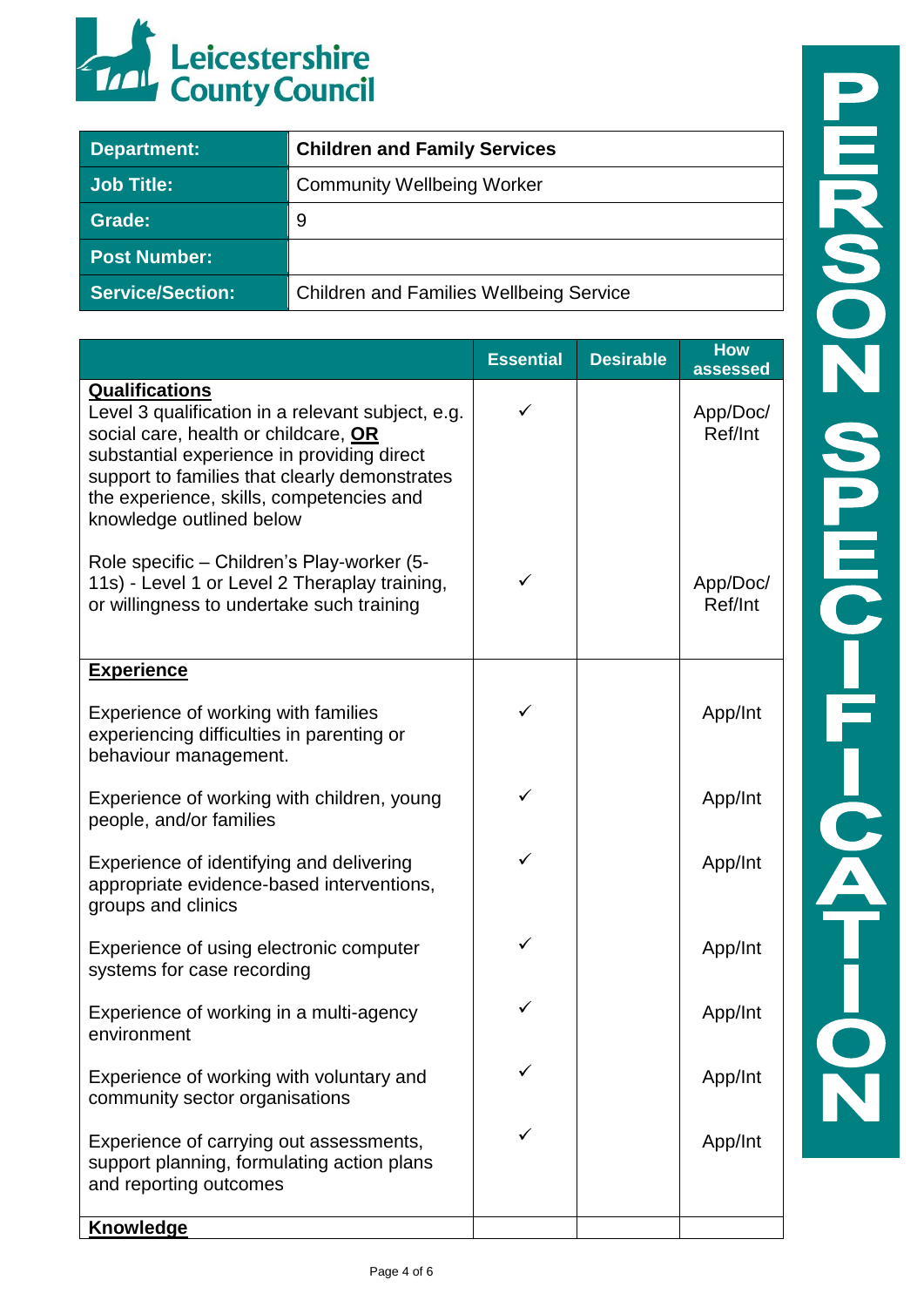| Knowledge and awareness of issues which<br>may have an impact on the lives of families<br>such as domestic violence and abuse, mental<br>health difficulties, substance misuse, poverty,<br>housing                          | ✓ |   | Int/App |
|------------------------------------------------------------------------------------------------------------------------------------------------------------------------------------------------------------------------------|---|---|---------|
| Knowledge of child development and Early<br><b>Years Foundation Stage</b>                                                                                                                                                    | ✓ |   | App/Int |
| An understanding of the impact of<br>discrimination on the lives of those from<br>minority ethnic communities and others that<br>experience social exclusion, and an ability to<br>work with people from diverse backgrounds | ✓ |   | App/Int |
| Knowledge of Solution Focussed approaches<br>& Signs of Safety                                                                                                                                                               | ✓ |   | App/Int |
| <b>Skills and Competencies</b>                                                                                                                                                                                               |   |   |         |
| Ability to engage children, parents and wider<br>family and support networks                                                                                                                                                 | ✓ |   | App/Int |
| Ability to work with a range of professionals<br>and engage in multi-disciplinary work                                                                                                                                       |   |   | Int     |
| Ability to deliver group-based interventions to<br>support improved outcomes                                                                                                                                                 | ✓ |   | Int     |
| Evidence-based practice showing<br>demonstrable improvement in outcomes for<br>children, young people and families                                                                                                           |   | ✓ | App/Int |
| Proven ability to recognise Child Protection<br>issues and Safeguarding practice                                                                                                                                             |   |   | App/Int |
| The ability to converse at ease with<br>customers and provide advice in accurate<br>spoken English is essential for the post                                                                                                 |   |   | Int     |
| <b>Other Requirements</b>                                                                                                                                                                                                    |   |   |         |
| Ability to travel to and access a range of<br>buildings, including family homes, in a cost<br>effective way                                                                                                                  |   |   | App/Int |
| Possession of a valid driving licence and<br>access to a vehicle and relevant insurances.<br>However, a reasonable adjustment will be<br>considered for an applicant with a disability.                                      |   |   | App/Int |
| A flexible approach to working, including out-<br>of-hours, and an ability and willingness to                                                                                                                                |   |   | App/Int |